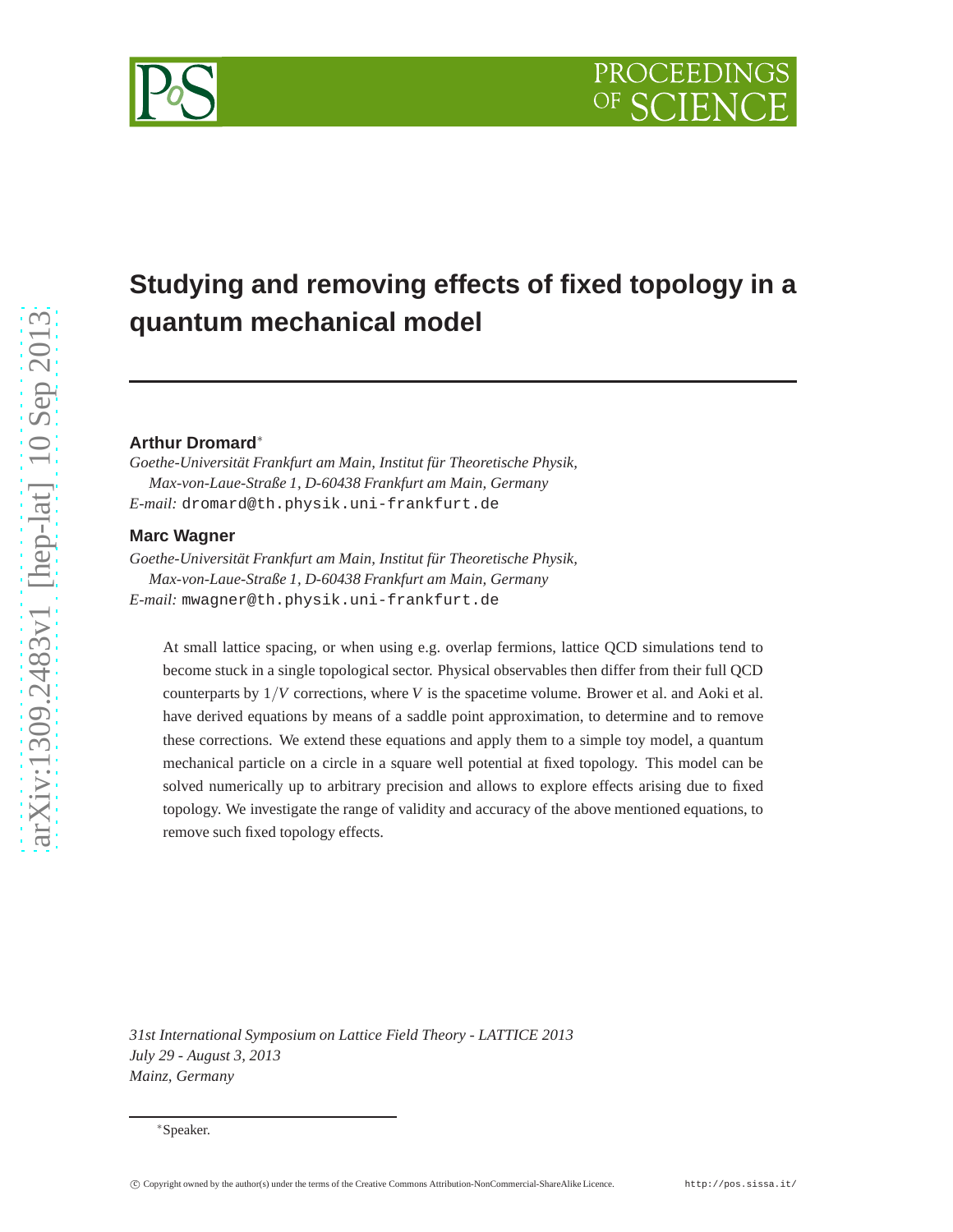# **1. Introduction**

Topology freezing or fixing are important issues in quantum field theory, in particular in QCD. For example, when simulating chirally symmetric overlap quarks, the corresponding algorithms do not allow transitions between different topological sectors, i.e. they fix the topological charge (cf. e.g. [1]). Also when using other quark discretizations, e.g. Wilson fermions, topology freezing is expected at lattice spacings  $a \leq 0.05$  fm, which are nowadays still rather fine, but realistic [2]. There are also applications, where one might fix topology on purpose. For example, when using a mixed action setup with light overlap valence and Wilson sea quarks, approximate zero modes in the valence sector are not compensated by the sea. The consequence is an ill-behaved continuum limit [3]. Since such approximate zero modes only arise at non-vanishing topological charge, fixing topology to zero might be a way to circumvent the problem.

In view of these issues it is important to develop methods, which allow to obtain physically meaningful results (i.e. results corresponding to unfixed topology) from fixed topology simulations. The starting point for our work are the seminal papers [4, 5]. We extend the calculations from these papers and propose and test a corresponding method by applying it to a simple quantum mechanical toy model. Similar recent investigations using the Schwinger model can be found in [6, 7].

#### **2. Working at fixed topology**

#### **2.1 Hadron masses at unfixed and at fixed topology and their relation**

The partition function and the temporal correlation function of a hadron creation operator *O* at fixed topological charge *Q* and finite spacetime volume *V* are given by

$$
Z_{Q,V} = \int DA D \psi D \bar{\psi} \, \delta_{Q,Q[A]} e^{-S_E[A,\bar{\psi},\psi]} \tag{2.1}
$$

$$
C_{Q,V}(t) = \frac{1}{Z_{Q,V}} \int DA D \psi D \bar{\psi} \, \delta_{Q,Q[A]} O(t) O(0) e^{-S_E[A,\bar{\psi},\psi]}.
$$
 (2.2)

For sufficiently large *V* one can use a saddle point approximation and expand the correlation function according to

$$
C_{Q,V}(t) = A_{Q,V}e^{-M_{Q,V}t} \quad , \quad M_{Q,V} = M(0) + \frac{M''(0)}{2\chi_t V} \left(1 - \frac{Q^2}{\chi_t V}\right) + \mathcal{O}(1/V^2) \tag{2.3}
$$

[4], where the expansion is in the three parameters  $M''(0)t/\chi_t V$ ,  $1/\chi_t V$  and  $Q^2/\chi_t V$ .  $M_{Q,V}$  is the mass of the hadron excited by *O* at fixed topological charge *Q* and finite spacetime volume *V*,  $M(\theta)$  is the hadron mass in a  $\theta$ -vacuum at infinite *V* (cf. e.g. [8]),  $M(0) = M(\theta = 0)$  is the physical hadron mass (i.e. the hadron mass at unfixed topology),  $M''(0) = d^2M(\theta)/d\theta^2|_{\theta=0}$  and  $\chi_t$  denotes the topological susceptibility.

## **2.2 Determining hadron masses at unfixed topology from fixed topology simulations**

A straightforward method to determine physical hadron masses (i.e. hadron masses at unfixed topology) from fixed topology simulations based on the equations of the previous subsection has been proposed in [4]: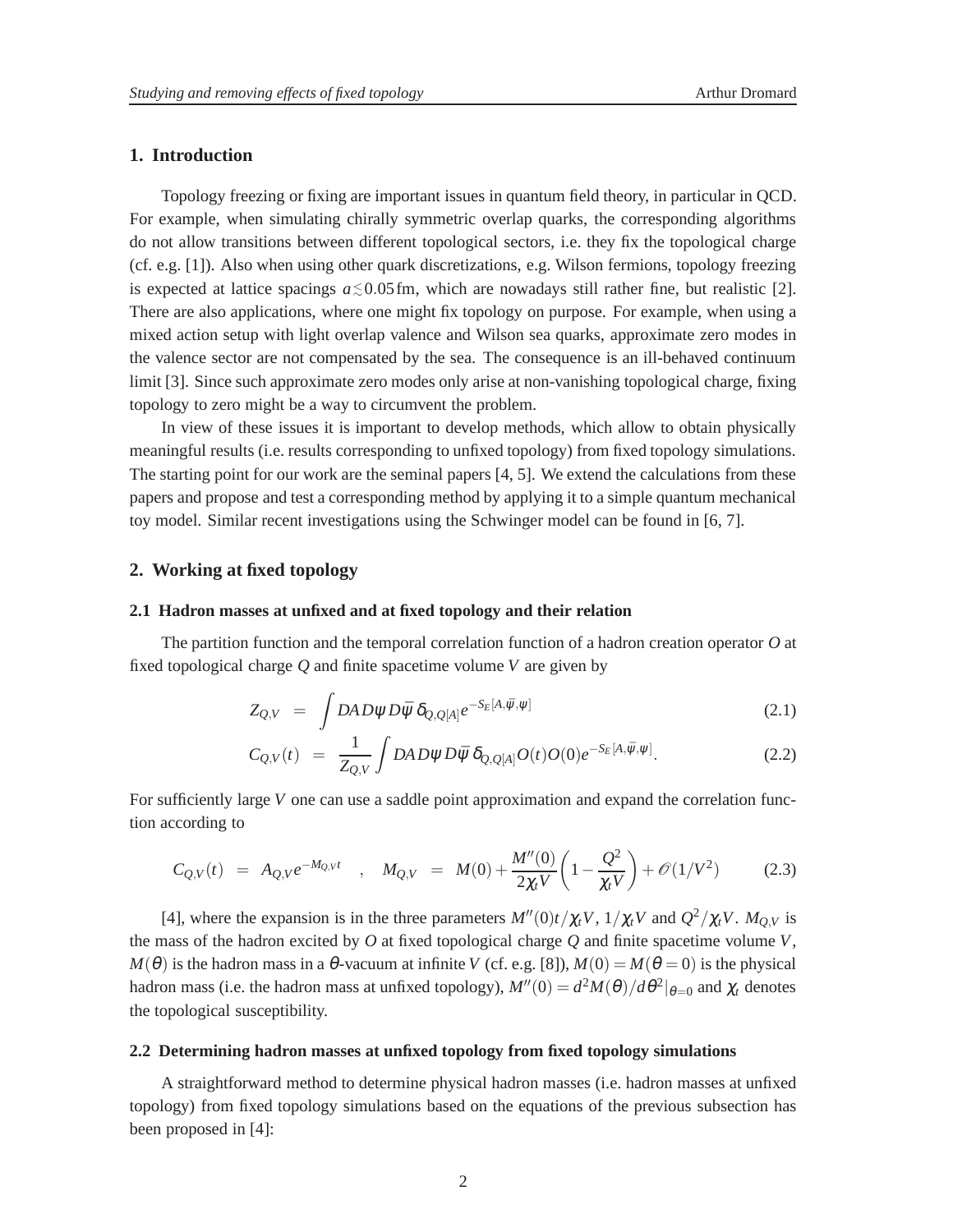- 1. Perform simulations at fixed topology for different topological charges *Q* and spacetime volumes *V*, for which the expansion (2.3) is a good approximation, i.e. where  $M''(0)t/\chi_t V$ ,  $1/\chi_t V$  and  $Q^2/\chi_t V$  are sufficiently small. Determine  $M_{Q,V}$  using (2.3) for each simulation.
- 2. Determine the physical hadron mass  $M(0)$  (the hadron mass at unfixed topology and infinite spacetime volume),  $M''(0)$  and  $\chi_t$  by fitting (2.3) to the masses  $M_{Q,V}$  obtained in step 1.

#### **2.3 Improving the expansion of the correlation function**

In the following we improve the expansions (2.3) by explicitly calculating higher orders proportional to  $1/V^2$  and  $1/V^3$ . The starting point for this calculus has been a general discussion of these higher orders for arbitrary *n*-point functions at fixed topology [5]. The lengthy result, which we will derive in detail in an upcoming publication, is

$$
C_{Q,V}(t) = \frac{A}{(1+x_2)^{1/2}} \exp \left\{-M(0)t + \frac{1}{\lambda V} \left[ -\frac{1}{8} \frac{\mathcal{E}_4}{\lambda t} \left( \frac{1+x_4}{(1+x_2)^2} - 1 \right) + \frac{Q^2}{2} \frac{x_2}{(1+x_2)} \right] + \frac{1}{(\lambda V)^2} \left[ +\frac{1}{12} \frac{\mathcal{E}_4^2}{\lambda t^2} \left( \frac{(1+x_4)^2}{(1+x_2)^4} - 1 \right) - \frac{1}{48} \frac{\mathcal{E}_6}{\lambda t} \left( \frac{1+x_6}{(1+x_2)^3} - 1 \right) + \frac{Q^2}{4} \frac{\mathcal{E}_4}{\lambda t} \left( \frac{1+x_4}{(1+x_2)^3} - 1 \right) \right] + \frac{1}{(\lambda V)^3} \left[ -\frac{5021}{9216} \frac{\mathcal{E}_4^3}{\lambda t^3} \left( \frac{(1+x_4)^3}{(1+x_2)^6} - 1 \right) - \frac{1}{384} \frac{\mathcal{E}_8}{\lambda t} \left( \frac{1+x_8}{(1+x_2)^4} - 1 \right) + \frac{19}{768} \frac{\mathcal{E}_4 \mathcal{E}_6}{\lambda t^2} \left( \frac{(1+x_4)(1+x_6)}{(1+x_2)^5} - 1 \right) - \frac{Q^2}{3} \frac{\mathcal{E}_4^2}{\lambda t^2} \left( \frac{(1+x_4)^2}{(1+x_2)^5} - 1 \right) + \frac{Q^2}{16} \frac{\mathcal{E}_6}{\lambda t} \left( \frac{1+x_6}{(1+x_2)^4} - 1 \right) - \frac{Q^4}{24} \frac{\mathcal{E}_4}{\lambda t} \left( \frac{1+x_4}{(1+x_2)^4} - 1 \right) \right] + \mathcal{O}(1/V^4), \tag{2.4}
$$

where  $\mathscr{E}_n$  denotes the *n*-th derivative of the energy density of the vacuum with respect to  $\theta$  at  $\theta = 0$ (one can show  $\chi_t = \mathscr{E}_2$ ) and  $x_n \equiv M^{(n)}(0)t / \mathscr{E}_n V$ .

In principle this improved expansion can directly be used in the fitting procedure outlined in section 2.2. Note, however, that there are six additional unknown parameters (compared to (2.3), which have to be determined via fitting:  $\mathcal{E}_4$ ,  $\mathcal{E}_6$  and  $\mathcal{E}_8$ ,  $M^{(4)}(0)$ ,  $M^{(6)}(0)$  and  $M^{(8)}(0)$ . A compromise between improvement on the one hand and a small number of parameters on the other hand, which seems to work well in practice (cf. section 3), is to set these six new parameters to zero. Then only  $1/V^2$  and  $1/V^3$  corrections, which are associated with the old parameters  $M(0)$ ,  $M''(0)$  and  $\chi_t$  are taken into account.

## **3. Testing the method in quantum mechanics**

#### **3.1 A simple quantum mechanical toy model: a particle on a circle**

To test the method described in section 2.2, we decided for a simple toy model, a quantum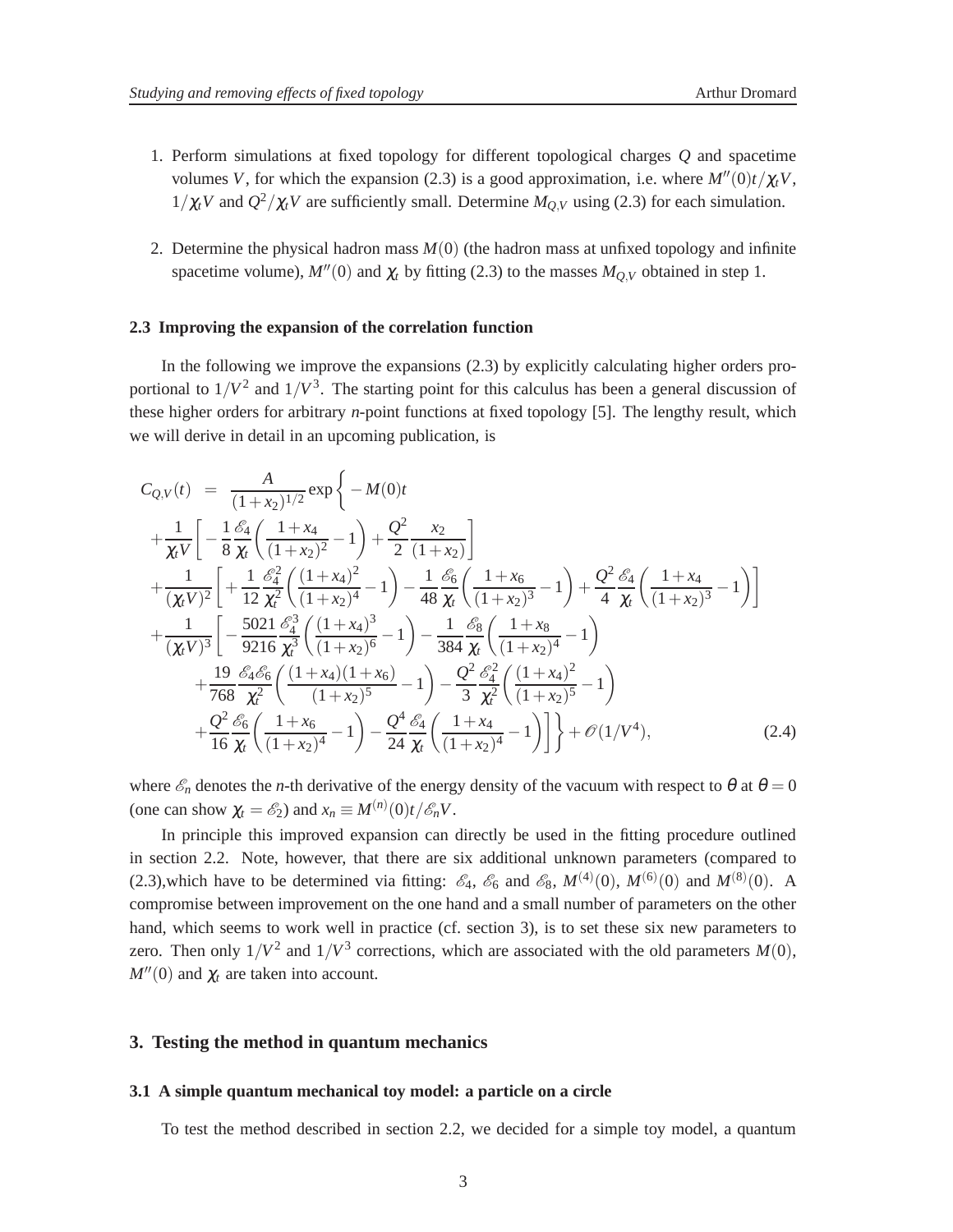mechanical particle on a circle in a square well potential:

$$
S_E(\theta) \equiv \int_0^V dt \left(\frac{I}{2}\dot{\phi}^2 + U(\phi)\right) - i\theta \underbrace{\frac{1}{2\pi} \int_0^V dt \dot{\phi}}_{=Q} \tag{3.1}
$$

$$
U(\varphi) \equiv \begin{cases} +U_0 & \text{if } -(\pi - L) < \varphi < +(\pi - L) \\ 0 & \text{otherwise} \end{cases} \tag{3.2}
$$

(*V* denotes the finite extent of the periodic time [the analog of the spacetime volume in QCD]). This model shares some characteristic and important features of QCD: the existence of topological charge (paths with topological charge  $Q = 0$  and  $Q = +1$  are sketched in Figure 1), the symmetry  $+\theta \leftrightarrow -\theta$  and the existence of both bound states and scattering states. Moreover, it can be solved numerically up to arbitrary precision (no simulations required). For the results presented in this section we have used  $I = 1$ ,  $U_0 = 10$  and  $L = 9\pi/10$ .



**Figure 1:** Classical paths with topological charge  $Q = 0$  and  $Q = 1$ .

Since parity is a symmetry, the energy eigenstates can be classified according to  $P = +$  and *P* = − (in the following energy eigenvalues of *P* = + [*P* = −] states are denoted by  $E_0^+ (\theta)$  [ $E_0^- (\theta)$ ],  $n = 0, 1, 2, \ldots$ ). The "mass"  $M(\theta)$  we are going to study in the following is defined as the energy difference between the ground state (which has  $P = +$ ) and the lowest energy eigenstate in the  $P =$ − sector, i.e.  $M(\theta) \equiv E_0^-(\theta) - E_0^+(\theta)$ . A suitable creation operator *O* for a temporal correlation function  $C(t)$ , whose exponential behavior yields  $M(\theta)$ , is  $O \equiv \sin(\phi)$ .

#### **3.2 Solving the model and testing the method**

(2.3) as well as (2.4) are expansions in the small parameters  $M''(0)t/\chi_t V$ ,  $1/\chi_t V$  and  $Q^2/\chi_t V$ . We are interested to estimate upper bounds for these parameters such that the determination of  $M(0)$  as outlined in section 2.2 is sufficiently precise. We proceeded as follows:

- 1. Solve Schrödinger's equation with  $H(\theta) = (p \theta/2\pi)^2/2I + U(\phi)$ . Use the resulting energy eigenvalues  $E_n^+(\theta)$  and  $E_n^-(\theta)$  to determine  $M(0), M^{(2)}(0), M^{(4)}(0), M^{(6)}(0), M^{(8)}(0)$ ,  $\chi_t$ ,  $\mathcal{E}_4$ ,  $\mathcal{E}_6$  and  $\mathcal{E}_8$ , the parameters of the  $C_{Q,V}$  expansions (2.3) and (2.4).
- 2. Calculate  $C_{\theta,V}(t)$  using the energy eigenvalues from step 1 and the corresponding wave functions. Perform a Fourier transformation to obtain  $C_{Q,V}(t)$ , the exact correlation function at fixed topology. Define and calculate the effective mass

$$
M_{Q,V}^{\text{eff}}(t) \equiv -\frac{d}{dt} \ln \left( C_{Q,V}(t) \right). \tag{3.3}
$$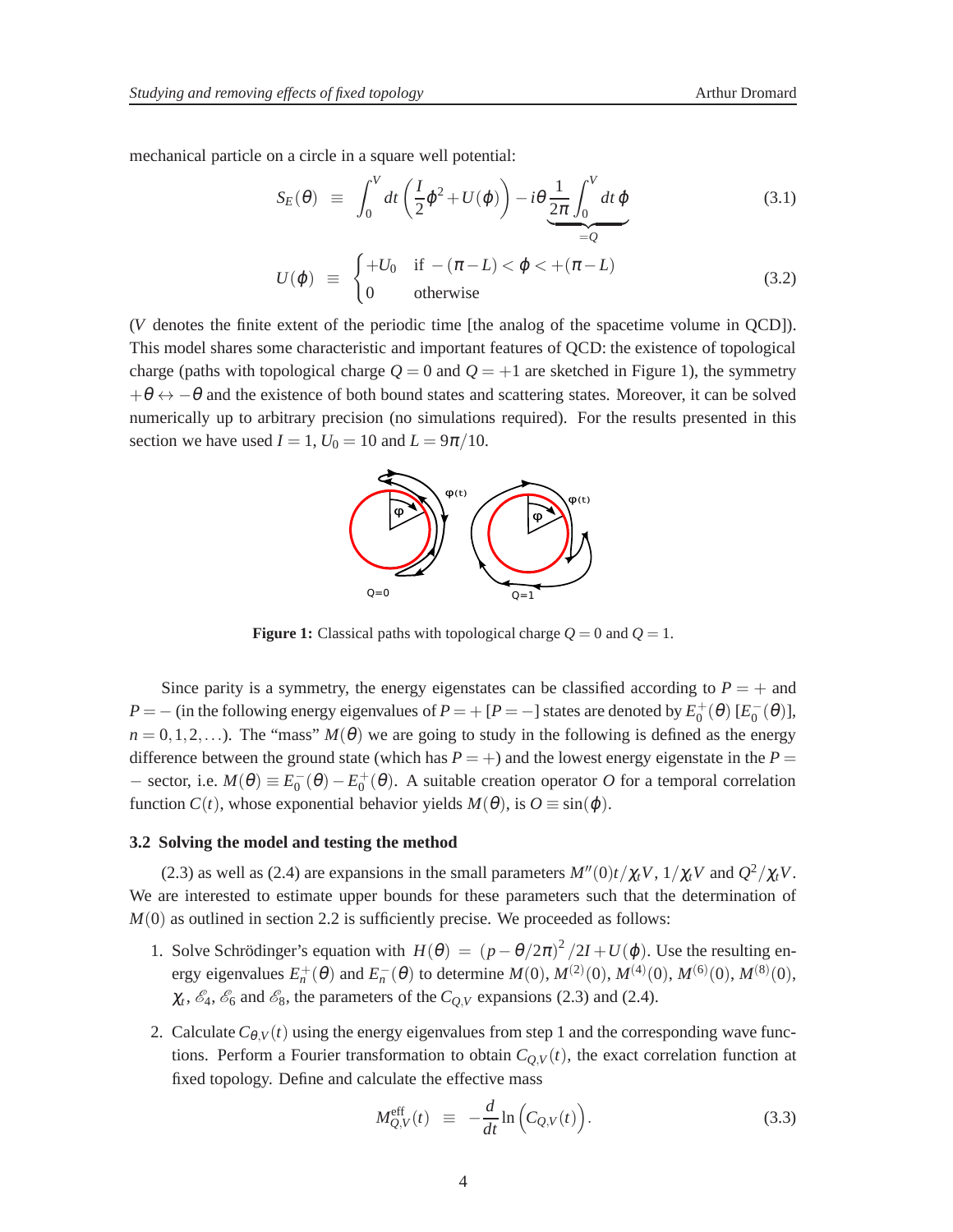3. Determine expansions for the effective mass using (2.3), (2.4) and (3.3) and compare and/or fit the resulting expressions to their exact counterpart (3.3).

Note that in QCD the exact correlator  $C_{Q,V}(t)$  and the corresponding exact effective mass  $M_{Q,V}^{\text{eff}}(t)$ at fixed topological charge *Q* and spacetime volume *V* will be provided by lattice simulations.

#### **3.2.1 The effective mass at fixed topology**

In Figure 2 we show effective masses (3.3) (exact results, not expansions) as a functions of the temporal separation for different topological charges *Q*. As usual at small temporal separations the effective masses are decreasing, due to the presence of excited states. At large temporal separations there are also severe deviations from a constant behavior. This is in contrast ordinary quantum mechanics or quantum field theory (at unfixed topology) and is caused by topology fixing. At intermediate temporal separations there are plateau-like regions (shaded in gray in Figure 2), where the expansions (2.3) and (2.4) will turn out to be rather accurate approximations (cf. section 3.2.2). Note that with increasing topological charges  $Q$  the plateau-like regions of  $M_{Q,V}^{\text{eff}}(t)$  become smaller. A similar trend is observed for decreasing temporal extension *V*.



**Figure 2:** Effective masses  $M_{Q,V}^{\text{eff}}$  as functions of the temporal separation *t* for different topological charges *Q* and fixed  $V = 6/\chi_t$ .

#### **3.2.2 Comparing the exact effective mass and the expansions**

Figure 3 shows again the gray region of Figure 2, where the three panels correspond to  $Q =$  $0, \pm 1, \pm 2$ . This time not only the exact effective mass is plotted (blue curve), but also various expansions:

**green curve**, the expansion (2.3) from [4] (three parameters);

**cyan curve**, our improved expansion (2.4) with nine parameters (cf. section 2.3);

**red curve**, our improved expansion  $(2.4)$  with three parameters (cf. section 2.3).

Clearly the two improved expansions (cyan, red) are much closer to the exact result (blue), than the unimproved expansion (green). Since there does not seem to be a qualitative difference between the two improved expansions, the version with only three parameters (red) seems to be the best candidate for our model to determine the mass  $M(0)$  at unfixed topology via fitting.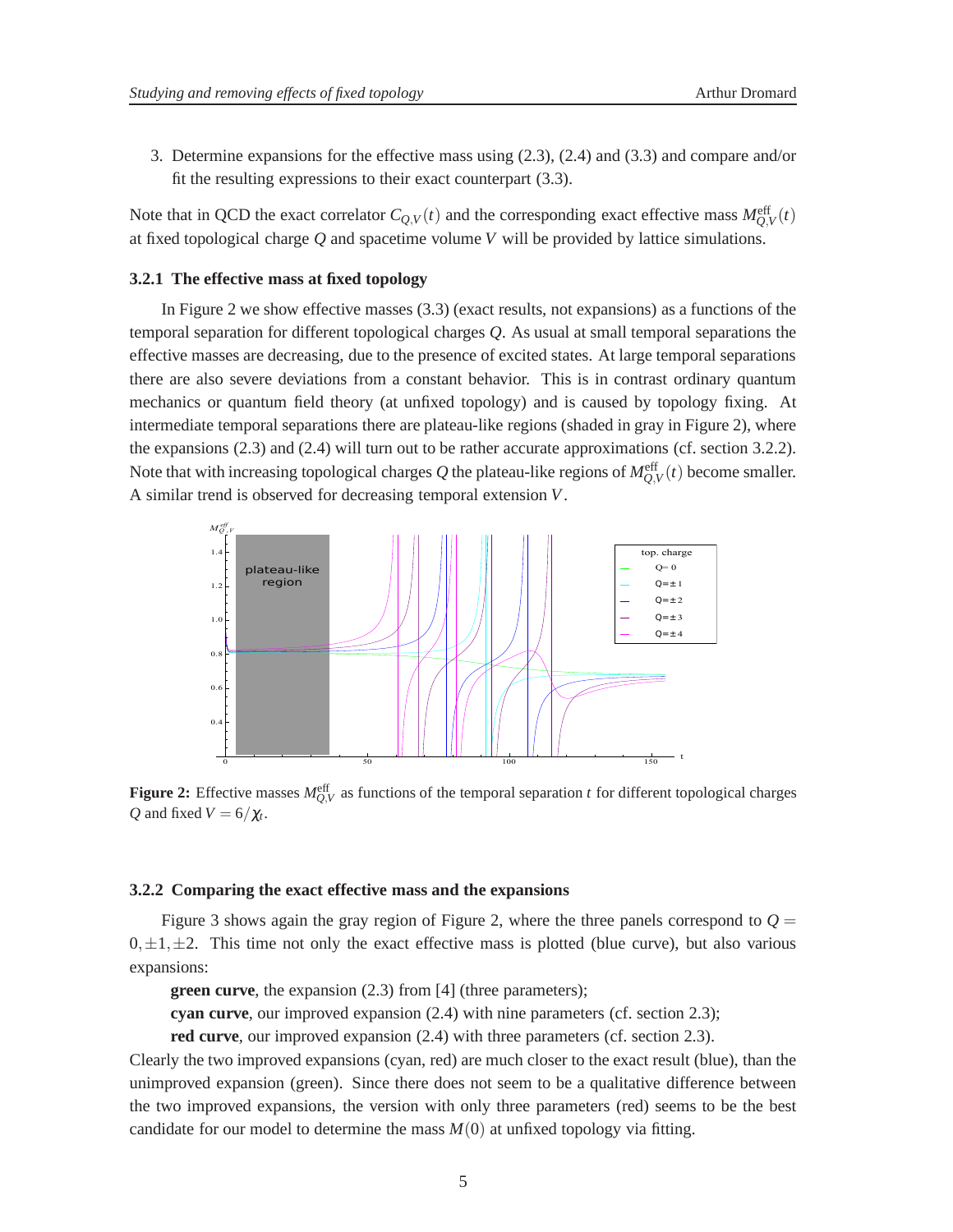Figure 3 as well as similar plots for may different topological charges *Q*, temporal extensions *V* and parameters of the model allow to crudely estimate a region, where the deviations between our improved expansions (2.4) and the exact result (3.3) is  $\leq 1\%$ . This region corresponds to  $|M''(0)|t/\chi_t V \le 0.5, 1/\chi_t V \le 0.5$  and  $Q^2/\chi_t V \le 1$ .



**Figure 3:** Comparison of the exact effective mass  $M_{Q,V}^{\text{eff}}$  and various expansions as functions of the temporal separation *t* for different topological charges Q and fixed  $V = 6/\chi_t$ .

#### **3.2.3 Determining the physical mass from fixed topology results**

In Figure 4 we mimic the method to determine a physical mass (i.e. at unfixed topology) outlined in section 2.2. We use the exact result for the effective mass to generate masses at fixed topological charge and finite temporal extent,  $M_{Q,V} \equiv M_{Q,V}^{\text{eff}}(t=10)$  (the dots in Figure 4, step 1 in section 2.2). Then we perform a single fit of either the expansion (2.3) from [4] or our improved version (2.4) with three parameters at  $t = 10$  inserted in (3.3) to these masses  $M_{Q,V}$  (only values fullfilling  $1/\chi_t V \lesssim 0.5$  and  $Q^2/\chi_t V \lesssim 1$  are taken into account; cf section 3.2.2), to determine  $M(0)$ (the physical mass at unfixed topology),  $M''(0)$  and  $\chi_t$  (the curves in Figure 4, step 2 in section 2.2). Both expansions give rather accurate results for *M*(0) (the error is of the order of 0.1%) and quite reasonable results for  $\chi_t$  (an error of a few percent). Note that the error for both  $M(0)$  and  $\chi_t$  is significantly smaller, when using the improved expansion (2.4), as shown in Figure 4.

## **4. Conclusion**

We have tested a method to extract physical masses (i.e. masses at unfixed topology) from calculations or simulations at fixed topology and finite temporal extent or spacetime volume. The method provides accurate results with errors significantly below 1%, when applied to a quantum mechanical toy model. Therefore, it might be a promising candidate to eliminate unwanted fixed topology effects also in QCD.

The method is based on an expansion in  $1/V$  (inverse powers of the spacetime volume). We have improved this expansion from [4] by including higher orders proportional to  $1/V^2$  and  $1/V^4$ and we demonstrated that these higher orders significantly reduce the associated error.

We also explored the range of validity of the method, when applied to our quantum mechanical toy model:  $|M''(0)|t/\chi_t V \le 0.5$ ,  $1/\chi_t V \le 0.5$  and  $Q^2/\chi_t \le 1$  corresponds to the above mentioned